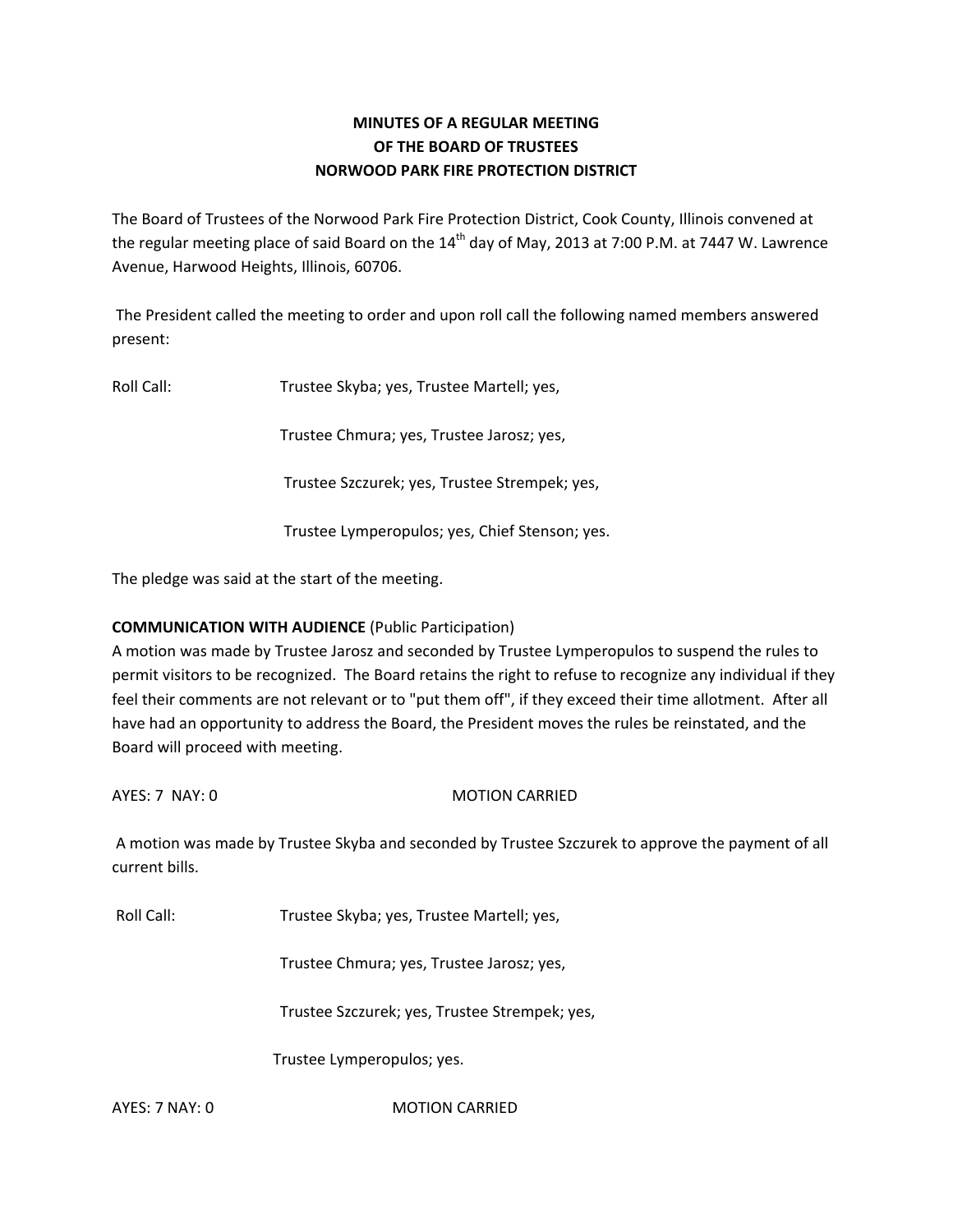A motion was made by Trustee Strempek and seconded by Trustee Skyba to approve the minutes of the Regular meeting held on April 16<sup>th</sup>, 2013.

Roll Call: Trustee Skyba; yes, Trustee Martell; yes, Trustee Chmura; yes, Trustee Jarosz; yes, Trustee Szczurek; yes, Trustee Strempek; yes, Trustee Lymperopulos; yes. AYES: 7 NAY: 0 MOTION CARRIED

A motion was made by Trustee Lymperopulos and seconded by Trustee Jarosz to approve the minutes of the Closed Session meeting held on April 16<sup>th</sup>, 2013.

Roll Call: Trustee Skyba; yes, Trustee Martell; yes,

Trustee Chmura; yes, Trustee Jarosz; yes,

Trustee Szczurek; yes, Trustee Strempek; yes,

Trustee Lymperopulos; yes.

AYES: 7 NAY: 0 MOTION CARRIED

#### **TREASURER'S REPORT**

Schedule of Assets (Arising from Cash Transactions) April 30, 2013

#### Assets

| Checking and money market accounts (interest rate-APY): |           |
|---------------------------------------------------------|-----------|
| Plaza Bank checking (0.046%)                            | \$3,262   |
| Plaza Bank money market (0.295%)                        | 983,803   |
| Plaza Bank ambulance billing money market (0.295%)      | 335,737   |
| Plaza Bank-Medical 1003102                              | 2,157     |
| Total checking and money market accounts                | 1,324,959 |

Certificates of deposit (interest rate and maturity):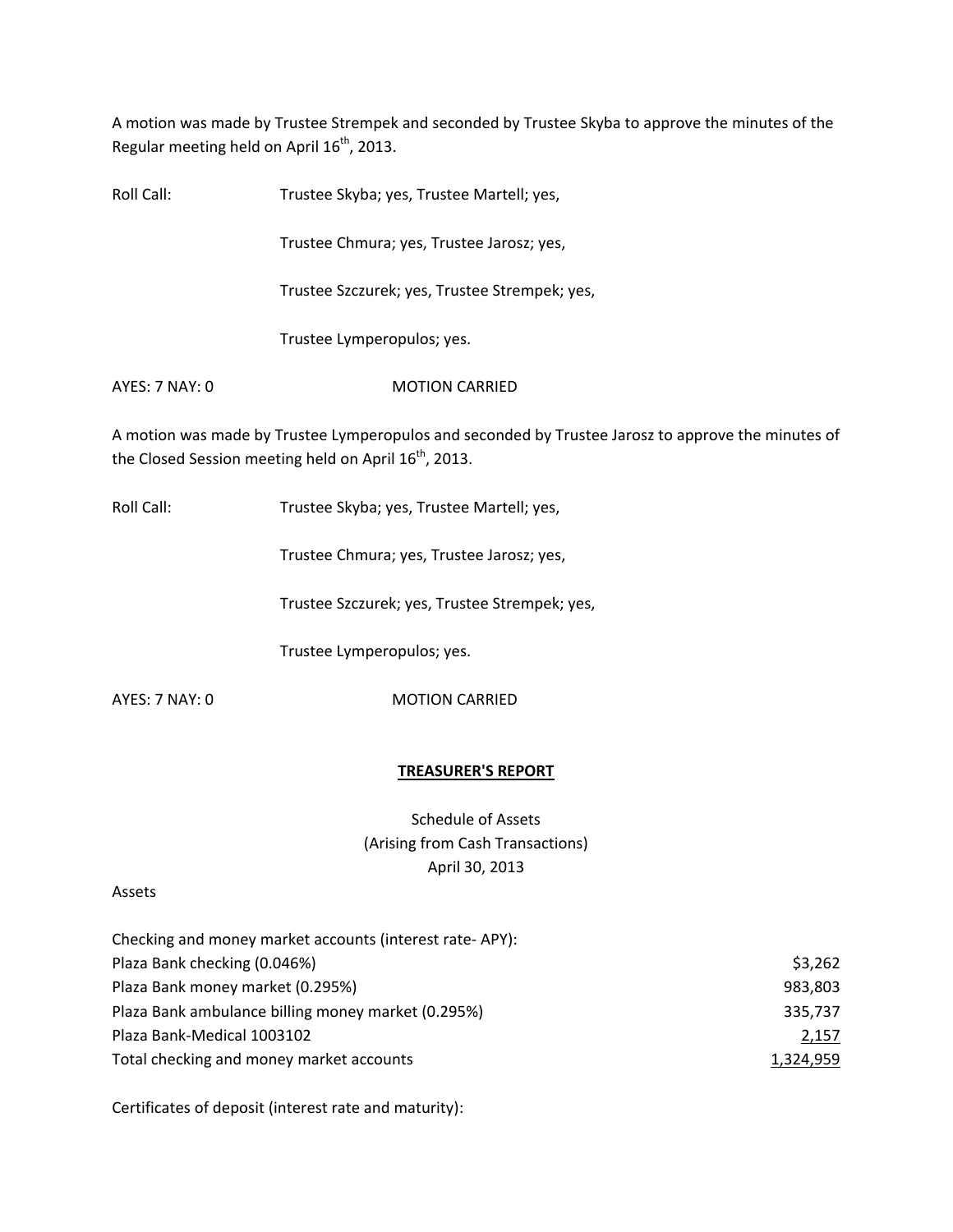| Plaza Bank (0.65%, 09/02/14)                             | 619,025            |
|----------------------------------------------------------|--------------------|
| Belmont Bank and Trust (1.00% 08/23/14)                  | 528,032            |
| Plaza Bank (0.64% 07/17/14)                              | 124,081            |
| Plaza Bank (0.65% 09/18/14)                              | 420,236            |
| Plaza Bank (0.65% 06/23/13)                              | 470,157            |
| Belmont Bank (1.00% 08/21/14)                            | 509,219            |
| Belmont Bank (1.00% 07/19/14)                            | 359,776            |
| Total certificates of deposit                            | 3,030,526          |
| Total checking, money market and certificates of deposit | <u>\$4,355,485</u> |

Motion by Trustee Skyba, seconded by Trustee Szczurek to approve the Treasurer's report as presented from the Financial Statement for April 2013**.**

Trustee Martell stated Kevin and he have been doing some work and there is a structural deficit. Trustee Chmura stated that there is a decrease in cash flow. Trustee Martell stated it was net assets. Trustee Martell stated we are projecting a \$461,000.00 net deficit. Discussion. Expenses have increased and revenues are decreasing. Staff is doing an analysis line by line to see if something stands out. Discussion. Trustee Martell is asking the board if anyone has any ideas of what should be done. Trustee Chmura states we are in good shape. Discussion. Trustee Jarosz does not feel we should do something rash, but we need to look at it and be aware. Trustee Chmura states the Pension does not affect the general fund; it affects the levy and the amount you receive in taxes. Discussions on options include sick time buyback, minimum manning, PSI contract. Trustee Chmura feels the economy will improve and we will start to receive our delinquent taxes. We can look into Truth in Taxation and Referendum.

Trustee Skyba left the meeting at 7:30PM.

Trustee Chmura states that 3.5 million out of the budget is for firefighters and PSI salaries. Chief Stenson states he talked with the Union officers about the financial issue. Trustee Chmura states that we have reserves that will allow us to continue functioning and to not have a knee jerk reaction. Discussion. Chief Stenson stated that we were looking to buy an ambulance next year, but may try to extend another year. Trustee Martell said we will work it out; we just need to be aware. Trustee Martell states the Pension Fund is a big issue. Trustee Chmura states that some Pension benefits have changed over the years causing it to work against us. When the pension levy increases there is less money in the general fund, causing us to have less money to run the District. Discussion.

Roll Call: Trustee Skyba; absent, Trustee Martell; yes,

Trustee Chmura; yes, Trustee Jarosz; yes,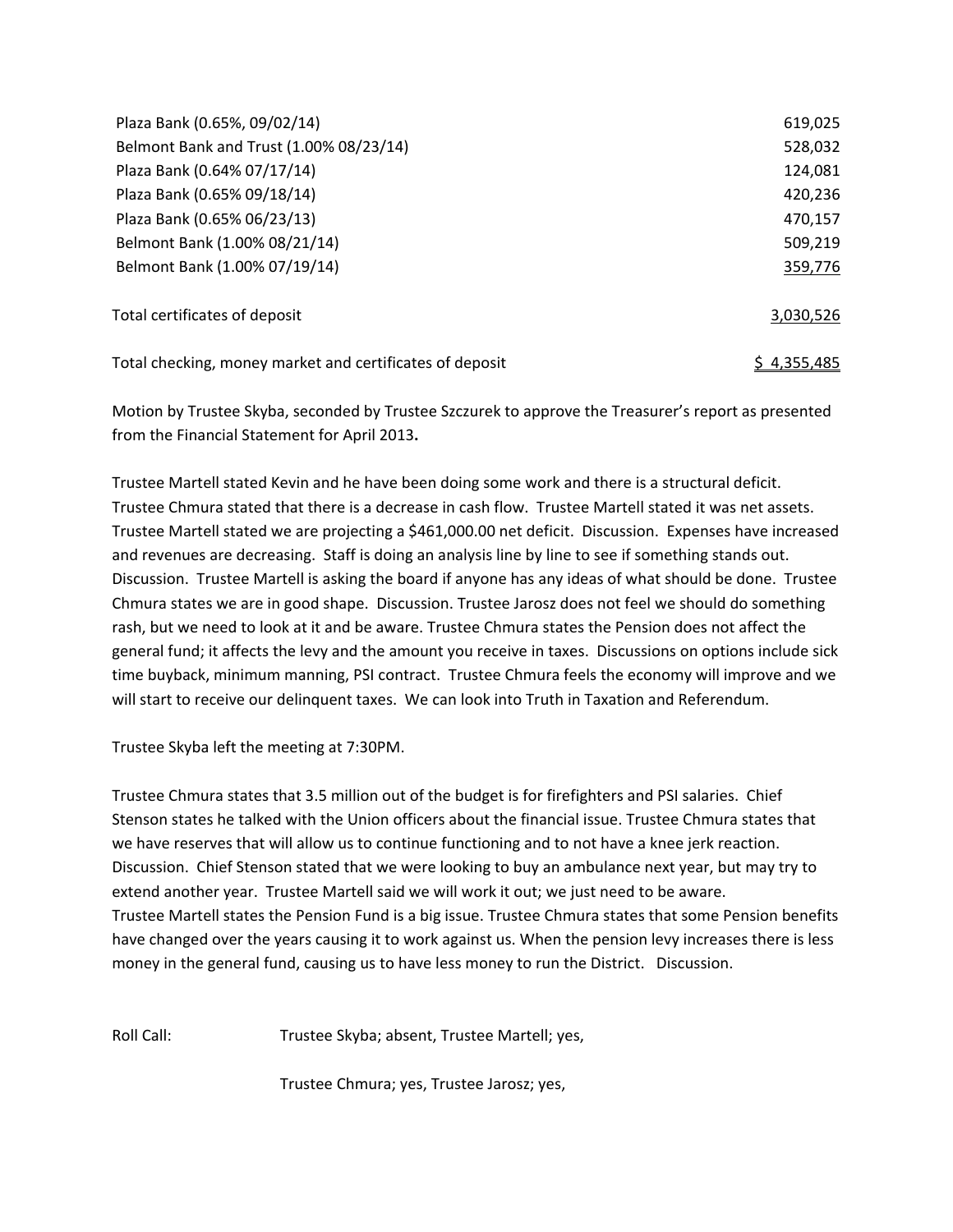## Trustee Szczurek; yes, Trustee Strempek; yes,

Trustee Lymperopulos; yes.

AYES: 6 NAY: 0 MOTION CARRIED

#### **Chiefs Report:**

All Trustees received a copy of the alarm report.

All Trustees received a copy of the inspection report along with the list of completed inspections for this month.

The carpet has been installed in all the offices on the administrative side. It looks great and only took two days to put in. Randy Davis, Rich Appelhans and Mark Blondell remodeled the kitchen in the office. They put the cabinets in, did the tile work, hooked up the appliances etc. We are waiting on the granite that should be installed next week and that will finish the project. All the partitions have been installed in the firefighters' bathroom and the only thing left is the ceiling tiles and inserts in the showers if we decide to do that next year. Trustee Chmura would like to thank the firefighter's that worked on the project, it saved a lot of money to the district.

We went out to bid on the audit, I received two quotes one for \$9,000 including pension with a three year commitment and the second is for \$14,600 with a three year commitment not including the pension fund. I also had another auditor come to the office today and looked through all of our financials and will be putting a bid in for under \$10,000 for both District and Pension fund. The accounting firm that works with our pension fund said they could do the District audit but would have to subcontract out the pension portion.

On the agenda is a hose tester, we looked around for these testers in Indianapolis and we were able to get \$500 knocked off as a show price. I explained to them that it would have to be approved by the board. The said if the board declined they would take it back. Over the years we always tested our hose off of our engines. This puts a lot of wear and tear on the pump and the valves and we end up rebuilding them. It was highly recommended by our repair facility to get a hose tester; it would save money in the long run.

Our men were out on the street collecting for burn camp this week. They collected \$5,343.52 over three days. This will sponsor many kids for the annual burn camp.

We had a meeting with Paylocity on doing our payroll. We were very impressed and we would be saving \$3,000 per year. With the board's approval we would like to switch at our earliest convenience. Trustee Martell states that they have defaulted on funds and to make sure we have an agreement with them. Discussion.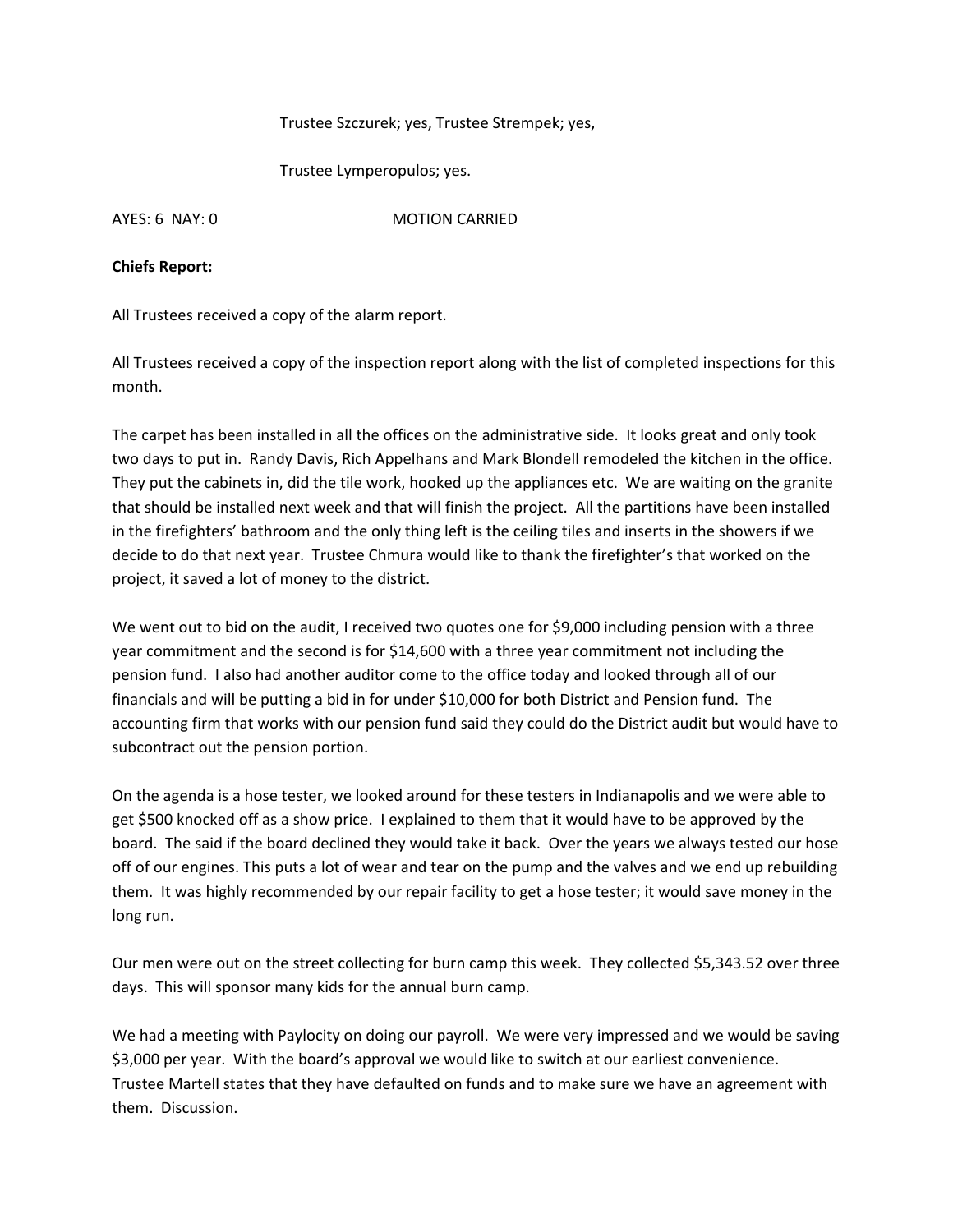We are in the process of getting our renewal for Blue Cross Blue Shield. We were told there would be a 9% increase just for Obama care. Wayne is working on getting the price down but it looks like a 15% increase on the renewal.

Brad Virgils is still rehabbing from his surgery. He called today and said his appointment with the doctor is June  $21<sup>st</sup>$  and he is hoping to be released for full duty at that time.

I had someone come today that is interested in being a Trustee; each trustee will receive a copy of his resume.

Motion by Trustee Strempek and seconded by Trustee Lymperopulos to accept the Chief's Report for April 2013 as presented.

AYES: 6 NAY: 0 MOTION CARRIED

## **Presidents Report:**

Nothing to report.

## **Committee Reports:**

Finance Committee‐ Trustee Chmura stated we will be getting together and looking at the numbers for the upcoming budget.

Building and Equipment Committee‐ Trustee Szczurek stated that they are on hold.

Technology and PR Media Committee‐ Chairman Strempek stated there is nothing to report at this time.

Policy Committee‐ Nothing to report at this time.

Pension Fund‐ Trustee Martell stated the board met and the pension fund is increasing in value.

#### **Old Business:**

None

## **New Business**: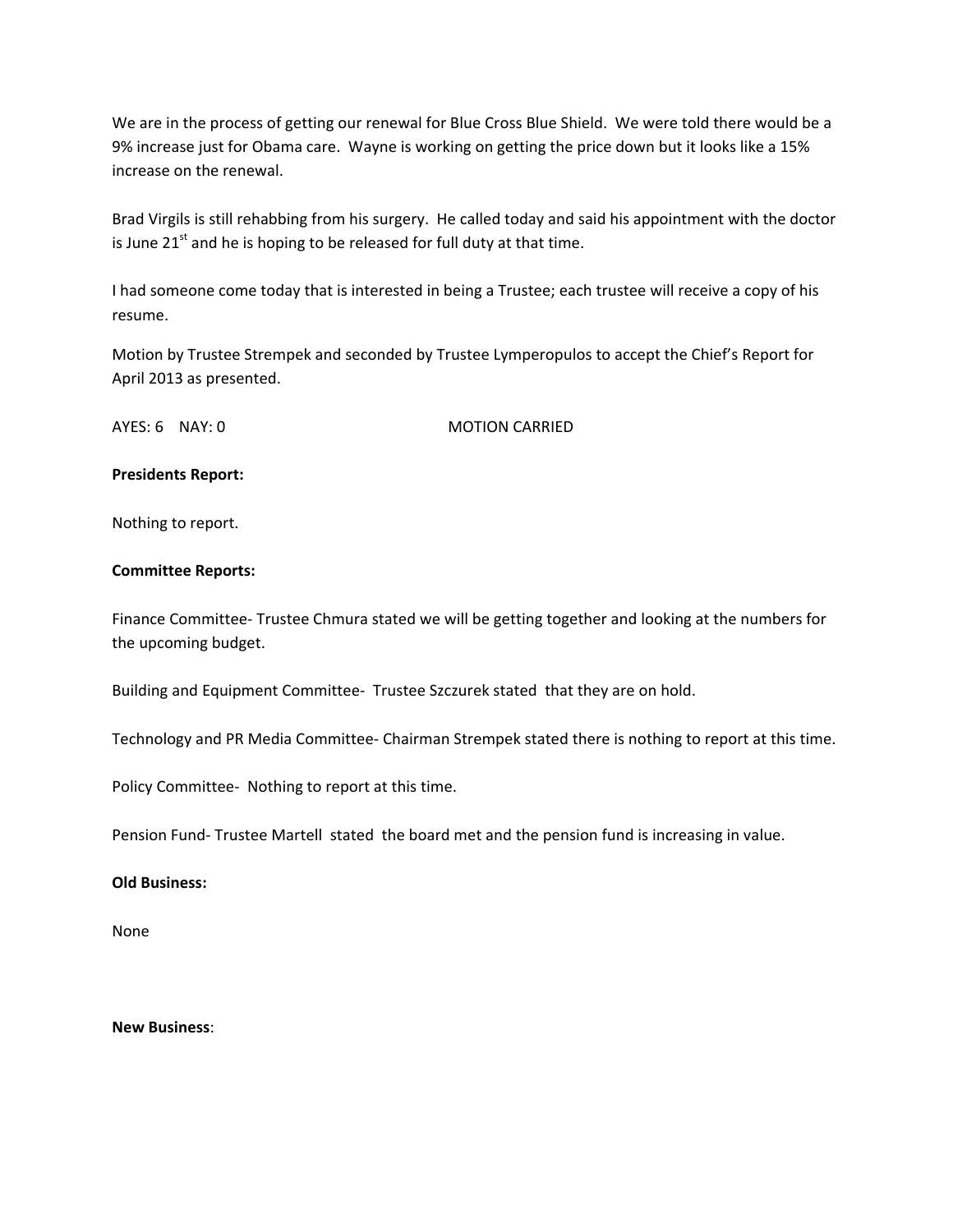Motion by Trustee Jarosz and seconded by Trustee Szczurek to adopt and ratify the canvass of the Norwood Park Fire Protection District election, already performed by the Cook County Clerk, and declares Robert Martell and Mark Lymperopulos have each been elected to serve a six‐year term as Trustee of the District.

| Roll Call:     | Trustee Skyba; absent, Trustee Martell; yes,  |
|----------------|-----------------------------------------------|
|                | Trustee Chmura; yes, Trustee Jarosz; yes,     |
|                | Trustee Szczurek; yes, Trustee Strempek; yes, |
|                | Trustee Lymperopulos; yes.                    |
| AYES: 6 NAY: 0 | <b>MOTION CARRIED</b>                         |

Motion by Trustee Martell and seconded by Trustee Lymperopulos to reappoint Carmen Rinaldi as Fire Commissioner of the Norwood Park Fire Protection District for a three year term, from June 1, 2013 to May 31, 2016.

| Roll Call:     | Trustee Skyba; absent, Trustee Martell; yes,  |
|----------------|-----------------------------------------------|
|                | Trustee Chmura; yes, Trustee Jarosz; yes,     |
|                | Trustee Szczurek; yes, Trustee Strempek; yes, |
|                | Trustee Lymperopulos; yes.                    |
| AYES: 6 NAY: 0 | <b>MOTION CARRIFD</b>                         |
|                |                                               |

Motion by Trustee Lymperopulos and seconded by Trustee Jarosz to approve the internship for Megan Gaseor, at a salary of \$10.00 per hour, not to exceed 40 hours per week with a maximum of 400 hours. Cost not to exceed \$4,000.00.

Roll Call: Trustee Skyba; absent, Trustee Martell; yes,

Trustee Chmura; yes, Trustee Jarosz; yes,

Trustee Szczurek; yes, Trustee Strempek; yes,

Trustee Lymperopulos; yes.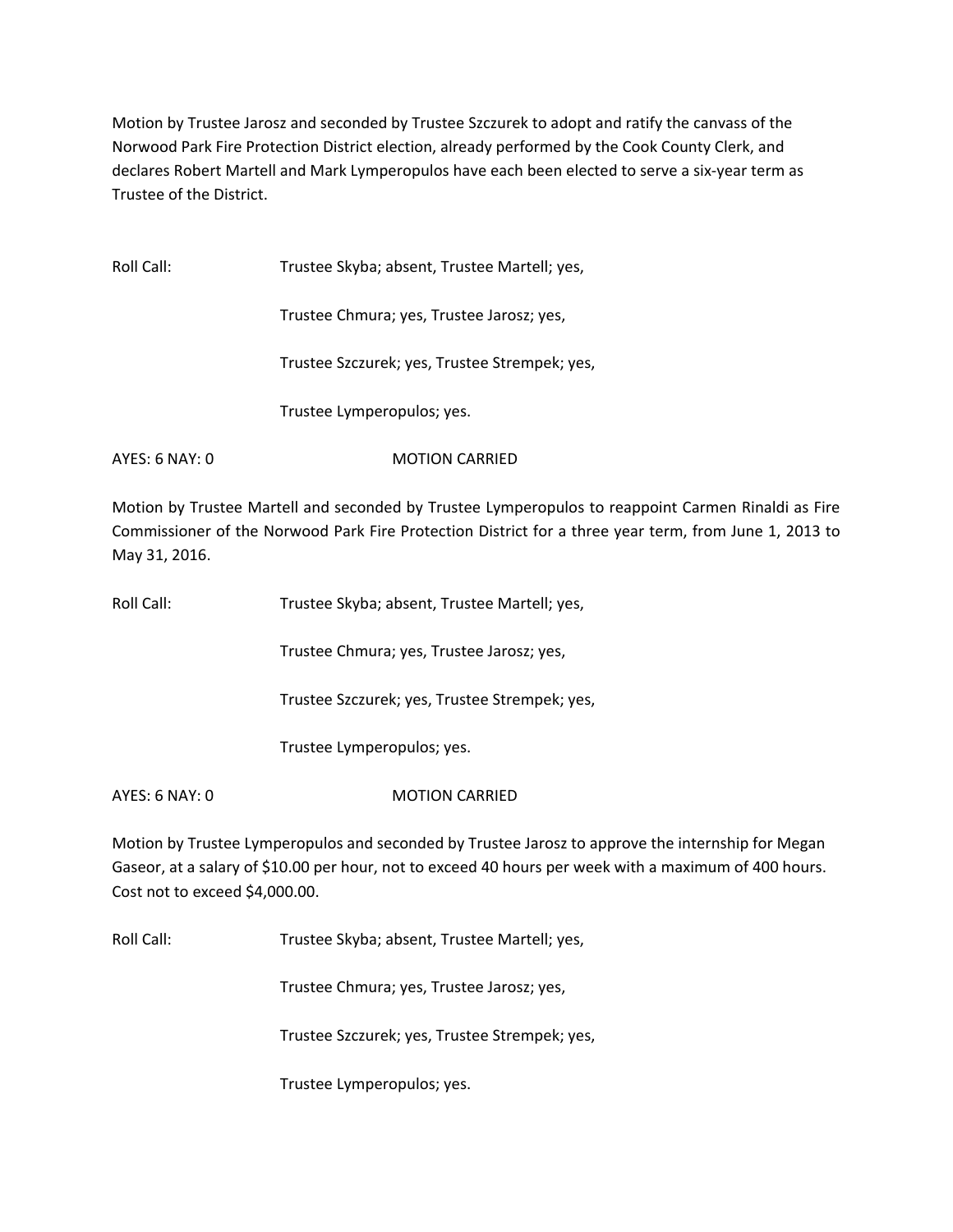#### AYES: 6 NAY: 0 MOTION CARRIED

Motion by Trustee Lymperopulos and seconded by Trustee Szczurek to approve the purchase of a Flame‐Fighter Hose Tester with caps from Darley at a cost of \$2,108.00.

Roll Call: Trustee Skyba; absent, Trustee Martell; yes,

Trustee Chmura; yes, Trustee Jarosz; yes,

Trustee Szczurek; yes, Trustee Strempek; yes,

Trustee Lymperopulos; yes.

AYES: 6 NAY: 0 MOTION CARRIED

Motion by Trustee Jarosz and seconded by Trustee Lymperopulos to approve the destruction of open session audio tapes up to and including October 2011.

Chief stated that we have been recording the meetings and storing the CDs to aid us in doing the minutes ; we will no longer need to store these tapes, we would just destroy them after the minutes are done. We would need to hold onto the CDs we have done in the past until we have permission to discard. This has been cleared through the attorney. Chief Stenson will clarify and advise the trustees.

Roll Call: Trustee Skyba; absent, Trustee Martell; yes,

Trustee Chmura; yes, Trustee Jarosz; yes,

Trustee Szczurek; yes, Trustee Strempek; yes,

Trustee Lymperopulos; yes.

AYES: 6 NAY: 0 MOTION CARRIED

Closed Session was tabled.